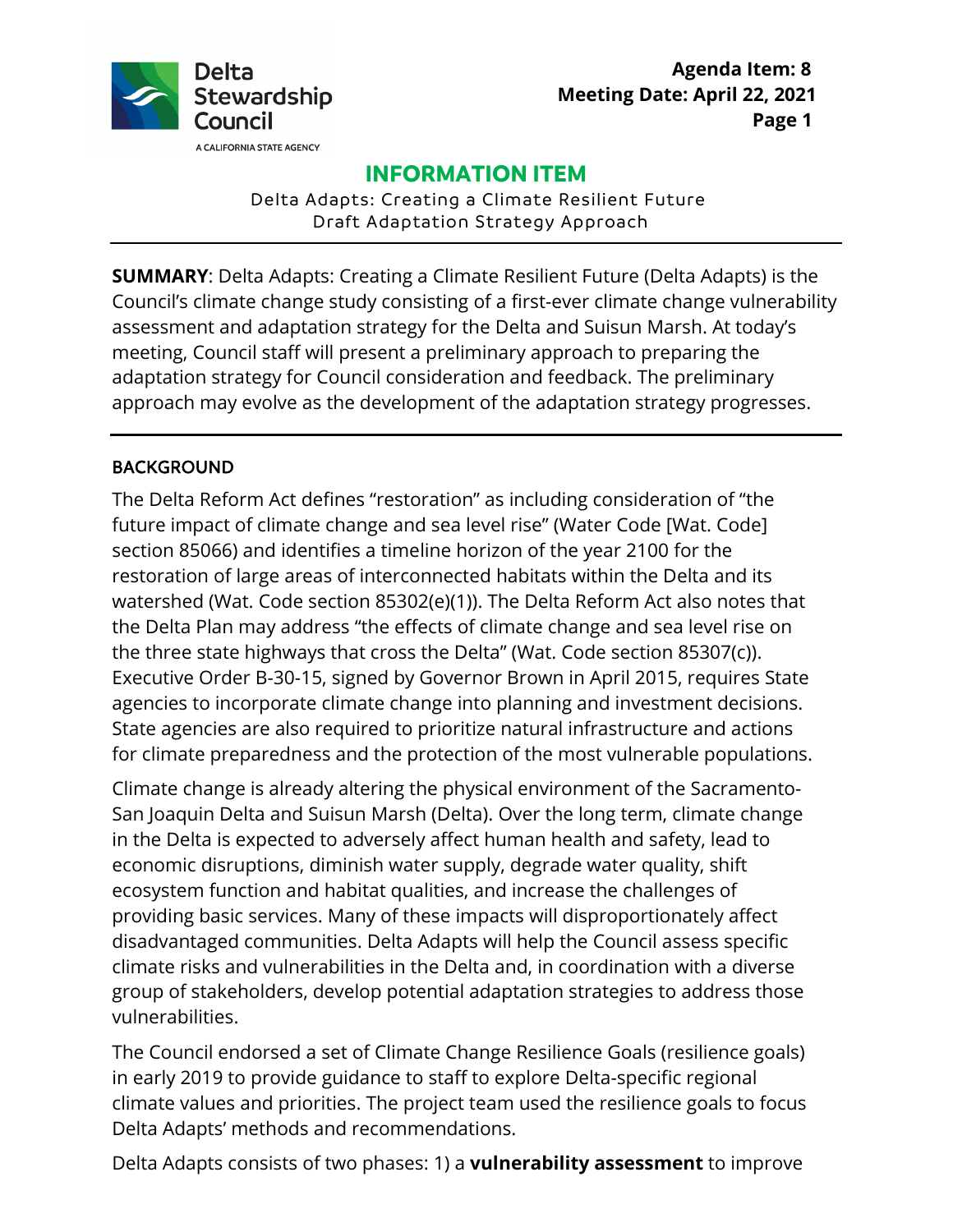to use in helping communities, and ecosystems thrive in the face of climate understanding of regional vulnerabilities due to climate change in order to protect the vital resources the Delta provides to California and beyond with a focus on State interests and investments, followed by 2) an **adaptation strategy**  detailing strategies and tools available for state, regional, and local governments change.

 the Delta, along with several more specific goals to: The Delta Adapts study has an overarching goal of building climate resilience in

- inform future work at the Council;
- provide local governments with a toolkit of information to incorporate intotheir regulatory and planning documents;
- • integrate climate change into the state's prioritization of future Delta actions and investments; and
- serve as a framework to be built upon by the Council and others in years to come.

 vulnerability assessment. The Council recently released a draft vulnerability assessment for public review and comment. Council staff is currently reviewing comments received and updating the

## ADAPTATION STRATEGY DEVELOPMENT

 With the vulnerability assessment nearing completion, Council staff is turning its focus to the adaptation strategy and has identified a preliminary approach for its development. The preliminary approach consists of three components:

- • Overarching Policy Review review existing Council policies and recommendations to determine if they adequately address the climate vulnerabilities identified in the vulnerability assessment or if future refinements are needed.
- various adaptation actions. • In-Delta Adaptation Strategies – identify a range of adaptation strategies for specific Delta regions that address flood, ecosystems, agriculture, and water supply. Identify approximate costs of strategies and entities responsible for implementing strategies. Discuss trade-offs between the implementation of
- • Out-of-Delta Strategy identify a vision and objectives for flood, ecosystem, Delta, but within the Delta watershed, which significantly affects the Delta.agriculture, and water supply adaptation actions that occur outside of the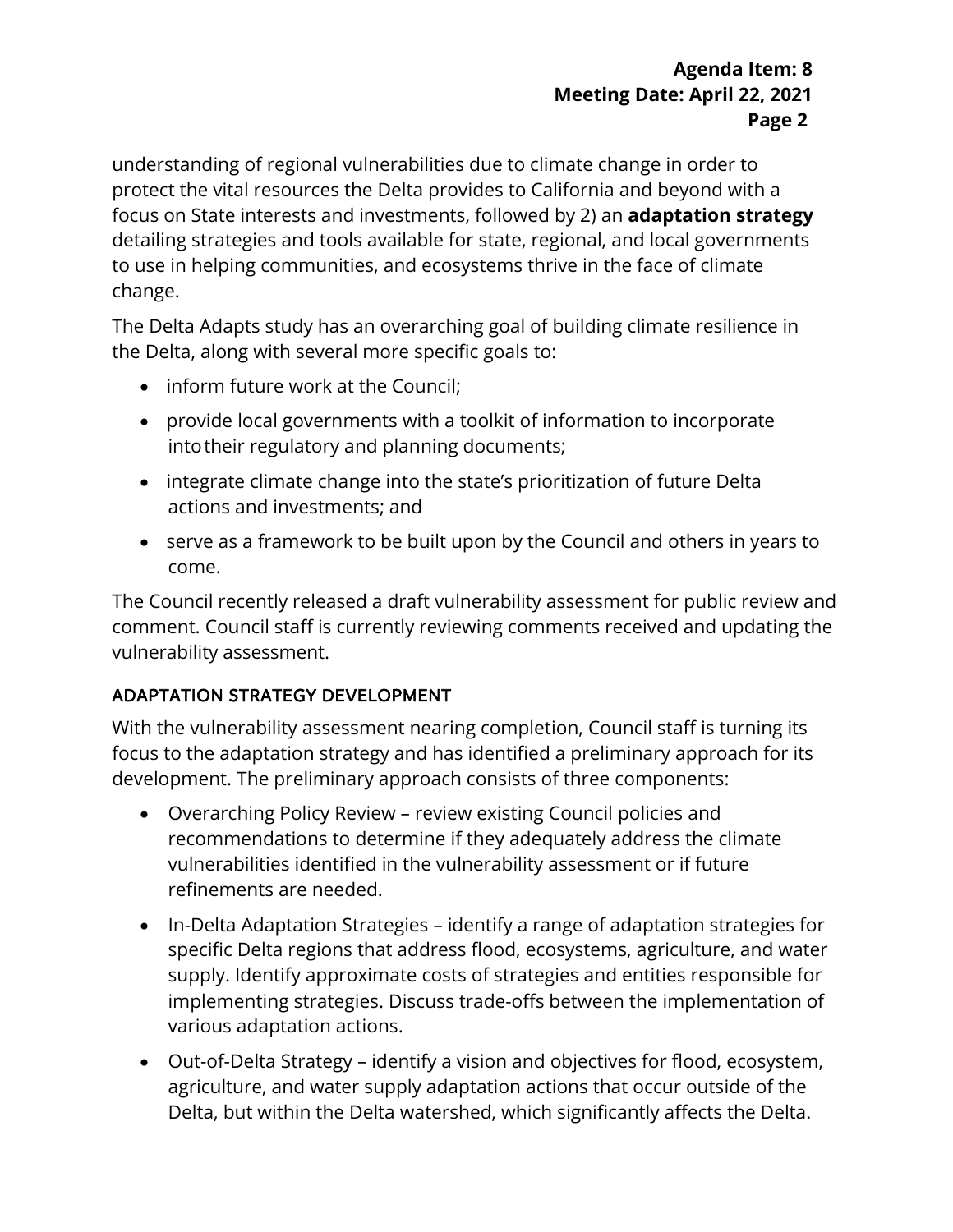#### **Agenda Item: 8 Meeting Date: April 22, 2021 Page 3**

It should be noted that this preliminary approach is a starting point and may evolve as the development of the adaptation strategy and stakeholder outreach progresses.

## OVERARCHING POLICY REVIEW

 this adaptation strategy. Staff will review the Delta Plan and other relevant Council documents such as the Delta Science Plan and Science Action Agenda to determine if existing policies, recommendations, objectives, and actions adequately address climate change and the vulnerabilities that have been identified in the assessment. Based on the review, if it is determined new or revised policies and recommendations are needed, staff will develop alternative policy options. At its discretion, the Council may direct staff to prepare future updates to the Delta Plan or other Council documents based on one or more of the alternatives. Any future updates would require separate resources to complete and are considered outside of the scope of

## IN-DELTA ADAPTATION STRATEGIES

Given its size, staff will divide the Delta into subregions based on the physical landscape and the climate vulnerabilities each region is exposed to. It is anticipated staff will start with the general areas served by the North, Central, and South Delta water agencies as well as Suisun Marsh; as the adaptation process progresses, staff may further subdivide each region.

 In consideration of the Council's authority, the coequal goals, the resilience goals, outcomes across a variety of metrics related to ecosystem function and economics, and other agencies' authorities, the adaptation strategy will focus on flooding, ecosystems, agriculture, and water supply**.** Council staff will continue to work with stakeholders representing these topics in each region to identify a range of adaptation strategies for consideration. To identify adaptation trade-offs, Council staff will develop a limited set of scenarios and use the Delta Landscape Scenario Planning Tool created by the San Francisco Estuary Institute to estimate adaptation among others.

 For example, the flood analysis conducted for the vulnerability assessment could include one that considers the continuation of historical levee investments in assumed the physical condition of levees as they are today with no additional investments. This would be considered a "No Action Scenario." Other scenarios terms of geographic location, and/or an average annual level of investments that have been allocated to the region. Other scenarios may include: maximizing flood improvements to address projected changes in water elevations; maximizing cultivation of all current agricultural areas; maximizing ecosystem restoration at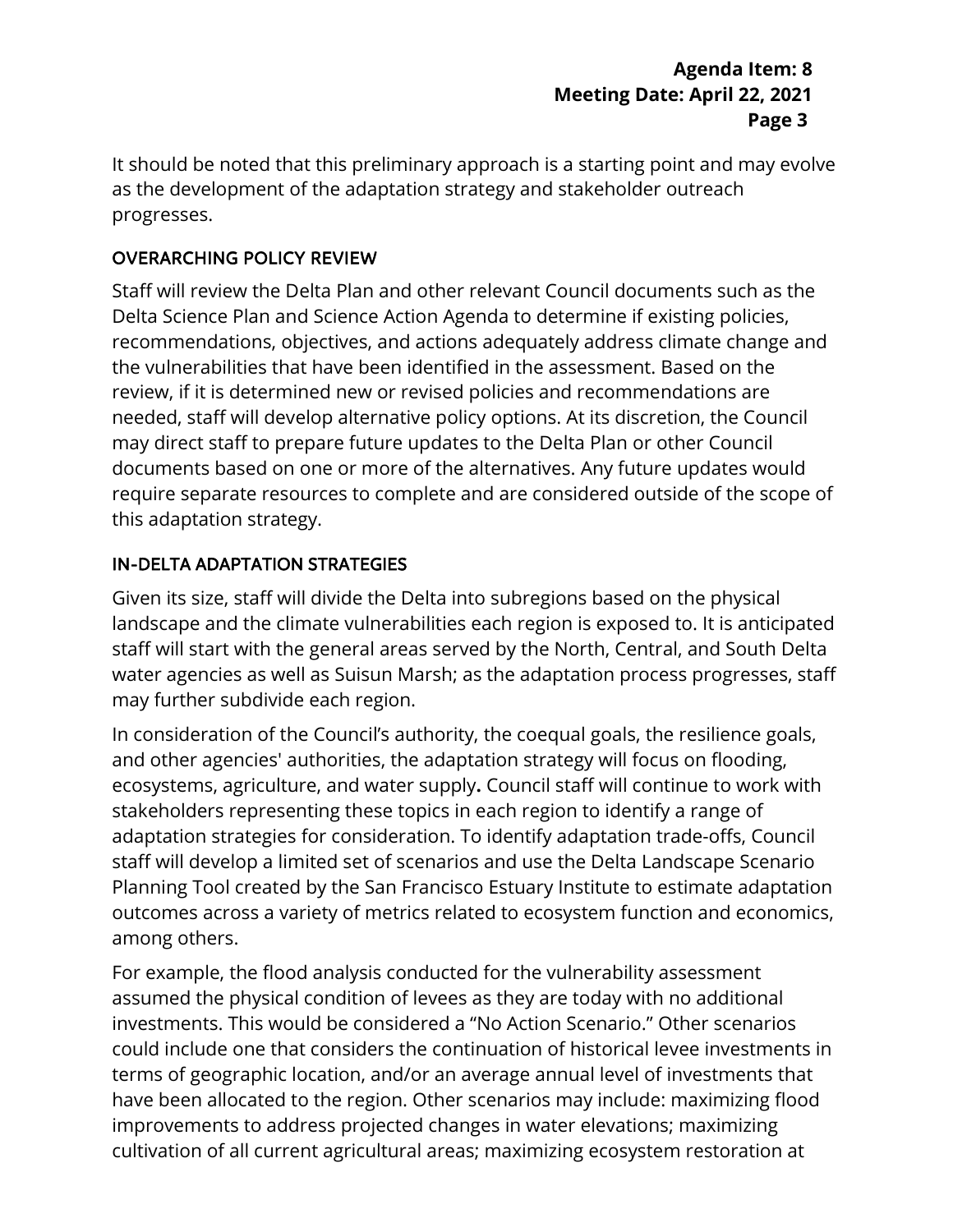appropriate elevations; minimizing impacts to vulnerable communities; and/or derivatives of these scenarios that seek to achieve balances among these outcomes.

 Using the Delta Landscape Scenario Planning Tool can help identify adaptation trade-offs based on a set of identified metrics. For example, the tool can help identify the amount of agricultural land to be conserved and the amount and type of ecosystem restoration that would occur based on the number of miles of levees that are improved. Council staff will also estimate the costs to implement each scenario.

 adaptation strategies by region and location, including vulnerable communities. implementation, and the estimated cost. It is envisioned that the adaptation Understanding the trade-offs will allow staff to define and prioritize specific Some strategies may be applicable Delta-wide. Each adaptation strategy will include the entity or entities responsible for implementation, potential timing of strategy will ultimately include a prioritized list of actions by region that advance the coequal goals and protects the State's interests.

## OUT-OF-DELTA STRATEGY

human activities *in* the Delta. The adaptation strategy will identify an overall vision and objectives for adaptation activities that would occur outside of the Delta to be ecosystems, agriculture, and water supply in a manner that advances the coequal Adaptation actions that occur *outside* of the Delta can impact natural functions and implemented by other entities. The vision and objectives may address flooding, goals and promote consistency with the Delta Plan and other Council activities.

## STAKEHOLDER ENGAGEMENT

 Building on and expanding from the stakeholder engagement approach used for represent multiple or all regions of the Delta. Staff will meet with stakeholders by region to help: the vulnerability assessment, Council staff will identify stakeholders for each Delta region related to flooding, ecosystems, agriculture, and water supply and determine an appropriate number of times to meet. Stakeholders will include local cities and counties, regional planning agencies, other State agencies, levee engineers, flood control agencies, water districts, environmental interests, agriculture information networks (e.g., resource conservation districts, farm bureaus, County agricultural commissions, etc.), agricultural labor, and communitybased organizations/service providers, and others. Some of these stakeholders may

• Identify values and priorities;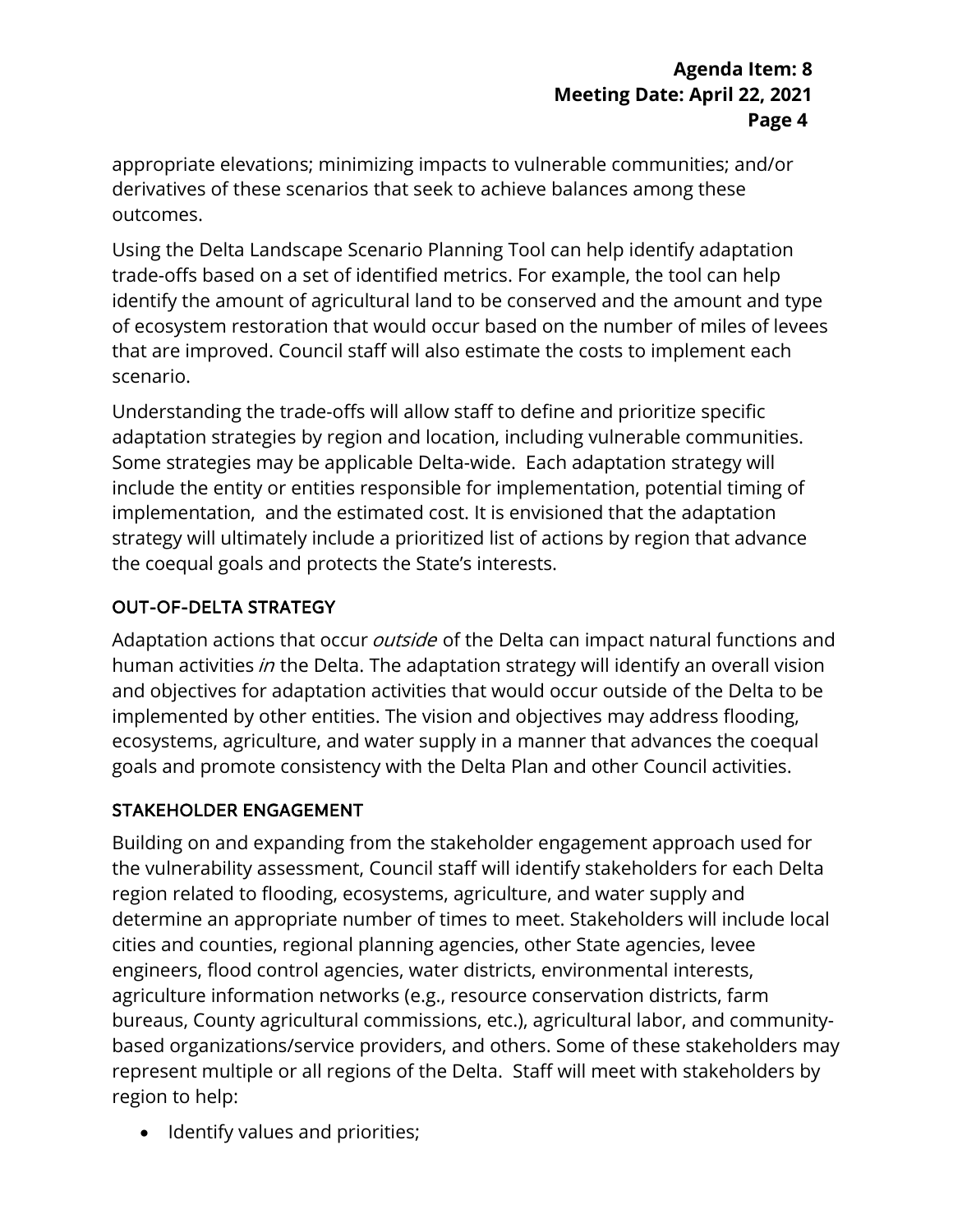- Based on values and priorities, identify a range of adaptation strategies that address climate vulnerabilities;
- Help define scenarios to visualize trade-offs;
- Review trade-offs among adaptation strategies, including timing and costs;
- Prioritize adaptation strategies; and
- Identify vision and objectives for adaptation outside of the Delta.

## ANTICIPATED SCHEDULE

 Given existing Council priorities, it is anticipated that the development of the 2022. The final adaptation strategy would be completed in late 2022. adaptation strategy will begin in early summer with stakeholder outreach, and a draft strategy will be available for public review in late spring/early summer of

# CONSULTANT ROLE

 Council staff's efforts on the Delta Adapts adaptation strategy will continue to be the preparation of the adaptation strategy and stakeholder outreach efforts and supported by a consultant team led by AECOM. The AECOM team will support provide technical expertise on specific topics (e.g., economic analyses, subsidence). AECOM's role is similar to the support they have provided on the vulnerability assessment. AECOM's scope of work will be determined after the Council provides input and direction on the proposed adaptation approach.

## TODAY'S MEETING

At today's meeting, Council staff will present the preliminary approach to the adaptation strategy for discussion. Staff is seeking councilmember and public input on the proposed process. Staff will keep councilmembers apprised of progress on the adaptation strategy through updates at future Council meetings.

## FISCAL INFORMATION

 consideration this month, requesting an additional \$180,000 of fiscal year 2020-21 A separate contract amendment for AECOM services is also presented for Council funds to increase the contract total from \$650,000 to \$830,000. The contract end date is also proposed to be extended from June 30, 2022, to June 30, 2023.

## LIST OF ATTACHMENTS

No attachments.